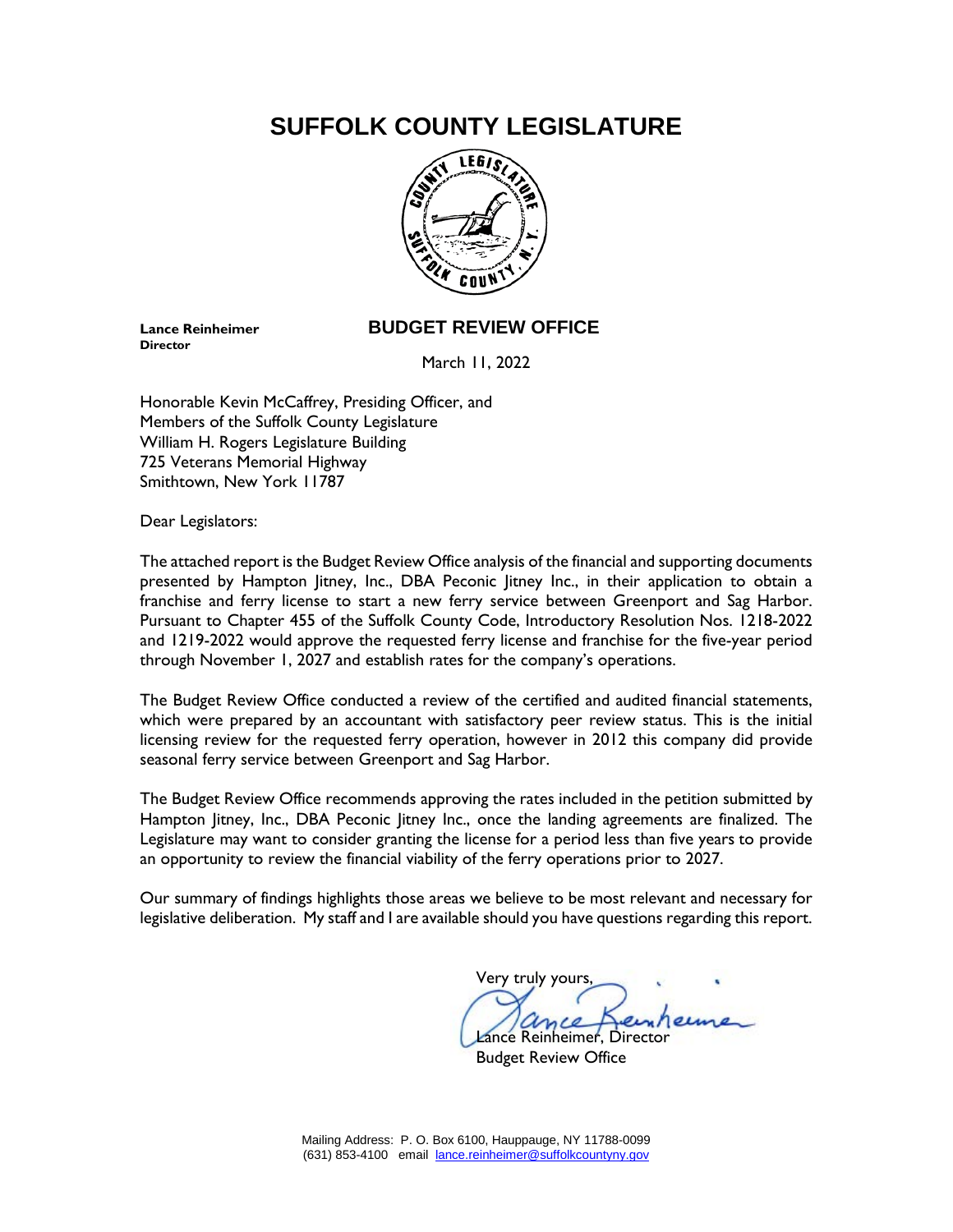# Review of **Hampton Jitney, Inc. DBA Peconic Jitney Inc.**

**2022 Petition for Franchise, License & Rates** 

**March 11, 2022**

**Budget Review Office Suffolk County Legislature Hauppauge, New York 11788**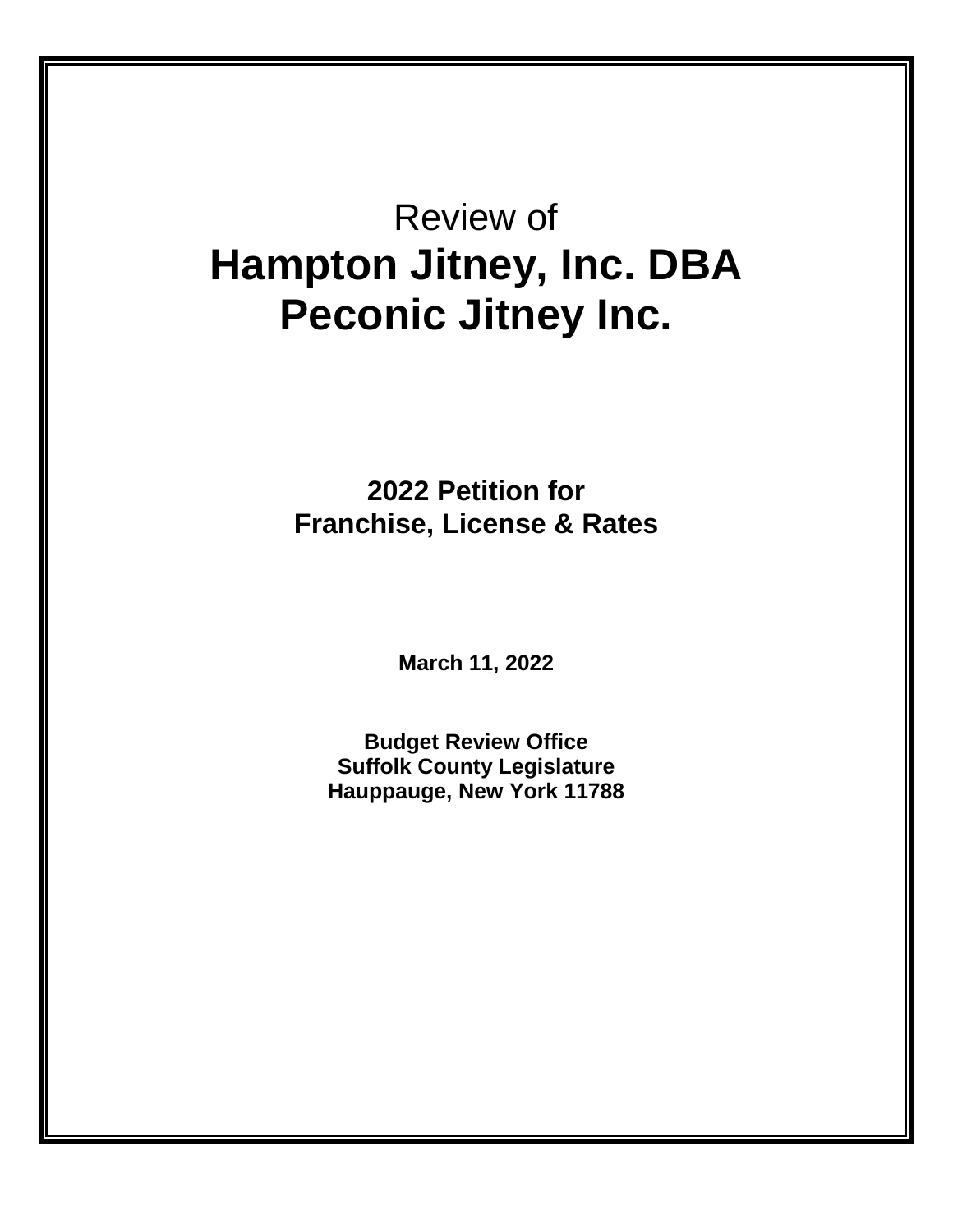# **Analysis of Hampton Jitney, Inc. D/B/A Peconic Jitney Inc.**

# **Petitions for Franchise, License & Rates**

# **Summary of Findings**

- The petition submitted by Hampton Jitney, Inc., DBA Peconic Jitney Inc. to obtain a franchise and ferry license to provide ferry service between Greenport, NY and Sag Harbor, NY for a duration of five years was filed with the Clerk of the Legislature on February 8, 2022, and subsequently a petition for the establishment of rates was filed on February 14, 2022.
- This ferry business operated a pilot program under the umbrella of Hampton Jitney, Inc. for eighty-three days in 2012 over which time it made 1,272 trips and carried 18,590 passengers.
- The audited financial statements submitted by the petitioner pertain to the last three years of operations therefore, none of the financial activity, assets, and liabilities reported for Hampton Jitney, Inc. relate to the pilot ferry operation a decade ago.
- The methodology employed in our review includes an evaluation of the assumptions used in the applicant's forecast of revenue and expenses pertaining to the proposed ferry operation in conjunction with the petitioner's proposed business plan.
- Any financial forecasts presented in this report are based upon assumptions of future events and should not be construed as facts.
- The proposed ferry service between Greenport and Sag Harbor is based upon recommendations of the *Sustainable East End Development Strategies* (SEEDS) 2005 study in which a consensus finding was that a seasonal Peconic Bay water taxi passenger service should be considered as an option to help to reduce vehicle traffic.
- The petitioner proposes to operate a ferry service on a summer seasonal schedule beginning in May and ending in October.
- The proposed passenger fare rate schedule ranges between \$15.00 and \$37.00, pets are \$1.00, and bikes/scooters are \$5.00. Freight fares range between \$15.00 and \$40.00.
- The petitioner will use a modified version of their proprietary on-board ticketing/fare collection system employed on the motor coaches of Hampton Jitney to accept cash, prepaid tickets, or credit/debit cards for payment on board the ferry.
- The ticketing/fare collection system proposed by the petitioner meets the criteria to provide independently verifiable financial information to the County.
- The proposed rates appear reasonable based upon projections provided within the petitioner's business plan.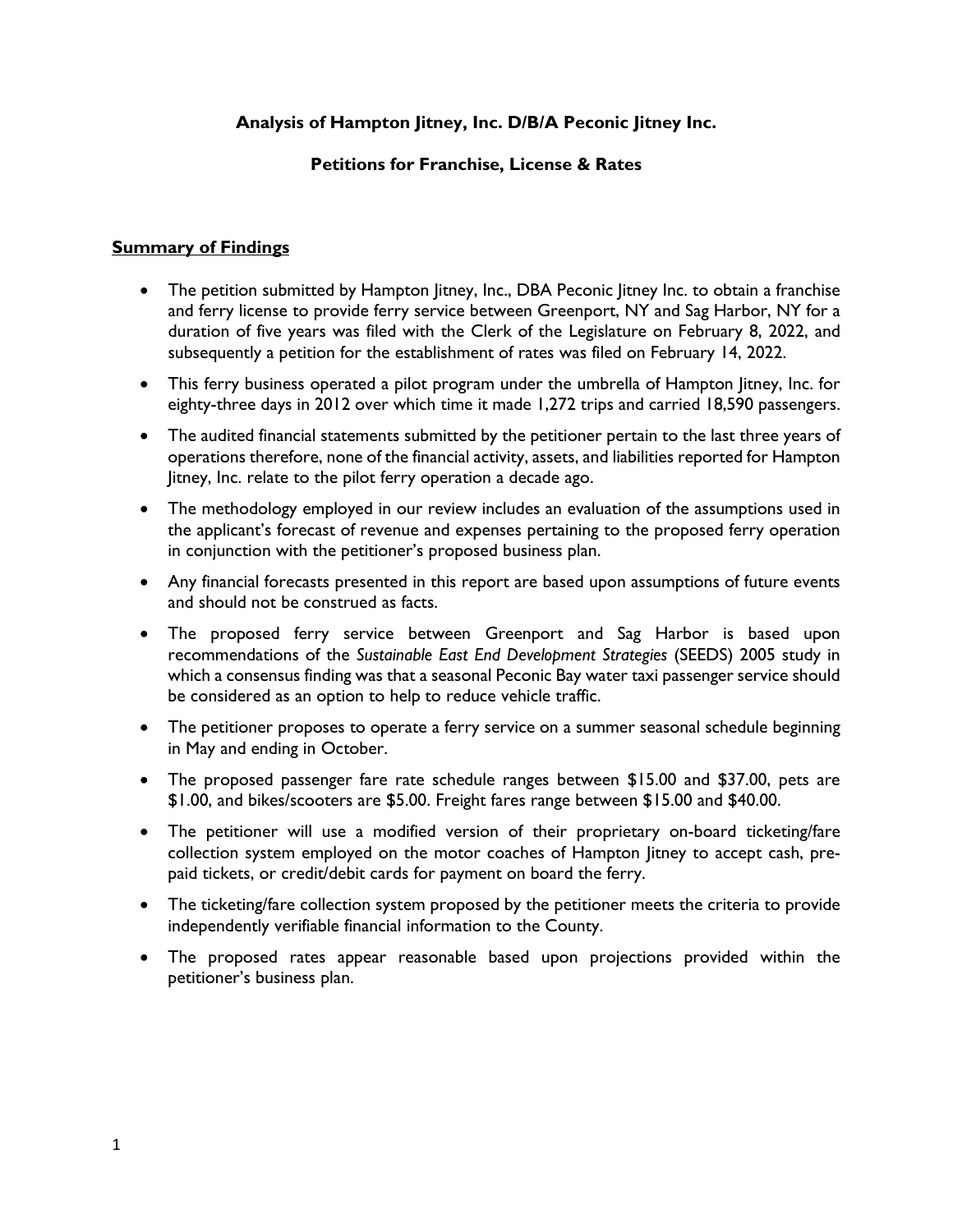# **Scope of Report**

All ferry service operators who transport passengers and/or freight across bodies of water within the boundaries of Suffolk County are required to obtain a license and rate approval from the Suffolk County Legislature in accordance with Chapter 455 of the Suffolk County Code.

Hampton Jitney, Inc., DBA Peconic Jitney Inc. submitted a petition to the Suffolk County Legislature seeking to obtain a license to operate ferry service between Greenport, NY and Sag Harbor, NY and to establish rates and a schedule for this service. The County Legislature is the governmental agency responsible for action on this request. The Budget Review Office is responsible for reviewing the rate petition and application, and presenting its findings in a written report to the Legislature for their consideration.

The intent of the Suffolk County Ferry Law is to assure "continuous and adequate ferry service in Suffolk County". The license granted by the County, for a term not exceeding five years, is not exclusive; non-exclusive licenses may be granted to as many service providers deemed necessary.

Pursuant to Chapter 455 of the Suffolk County Code, applicants petitioning for the establishment of rates must submit audited financial statements for the previous two years of operations. Hampton Jitney, Inc. submitted three years of audited financial statements, 2018 through 2020. The financial information pertains to the passenger motor coach service that the applicant operates. The applicant will operate the ferry business under the umbrella of this corporation. Konner, Harbus and Schwartz, P.C. is the accounting firm that audited the financial statements. This accounting firm has been peer reviewed within the last five years, in accordance with sub-section 455-3 (D) of the Suffolk County Code.

Audited financial statements are intended to provide an independent, competent, and objective presentation of operations. This business operated a pilot ferry program under the umbrella of Hampton Jitney, Inc. for eighty-three days in 2012 over which time it made 1,272 trips and carried 18,590 passengers. The financial disclosures submitted by the petitioner pertain to the last three years of operations therefore, none of the financial activity, assets, and liabilities reported for Hampton Jitney, Inc. relate to those ferry operations a decade ago.

The methodology used in our review includes an evaluation of the assumptions used in the applicant's forecast of revenues and expenses pertaining to proposed ferry operations in conjunction with the petitioner's proposed business plan. Any financial forecasts presented in this report are based upon assumptions of future events and should not be construed as facts.

# **Analysis of Hampton Jitney, Inc., DBA Peconic Jitney Inc.**

The findings presented here are intended to aid the Legislature in its deliberations on the licensing and rate setting functions requested by Hampton Jitney, Inc., DBA Peconic Jitney Inc.

#### *Petitions Seeking a Ferry License and Franchise and the Establishment of Rates*

The petition submitted by Hampton Jitney, Inc., DBA Peconic Jitney Inc., to obtain a franchise and ferry license to operate ferry service between Greenport, NY and Sag Harbor, NY, for a duration of five years, was filed with the Clerk of the Legislature on February 8, 2022, and subsequently a petition for the establishment of rates was filed on February 14, 2022. The petitions state that the company is a motor coach corporation organized under the Transportation Corporation Law of the State of New York with its principal office located at 395 County Road 39A, Southampton, NY 11968 for the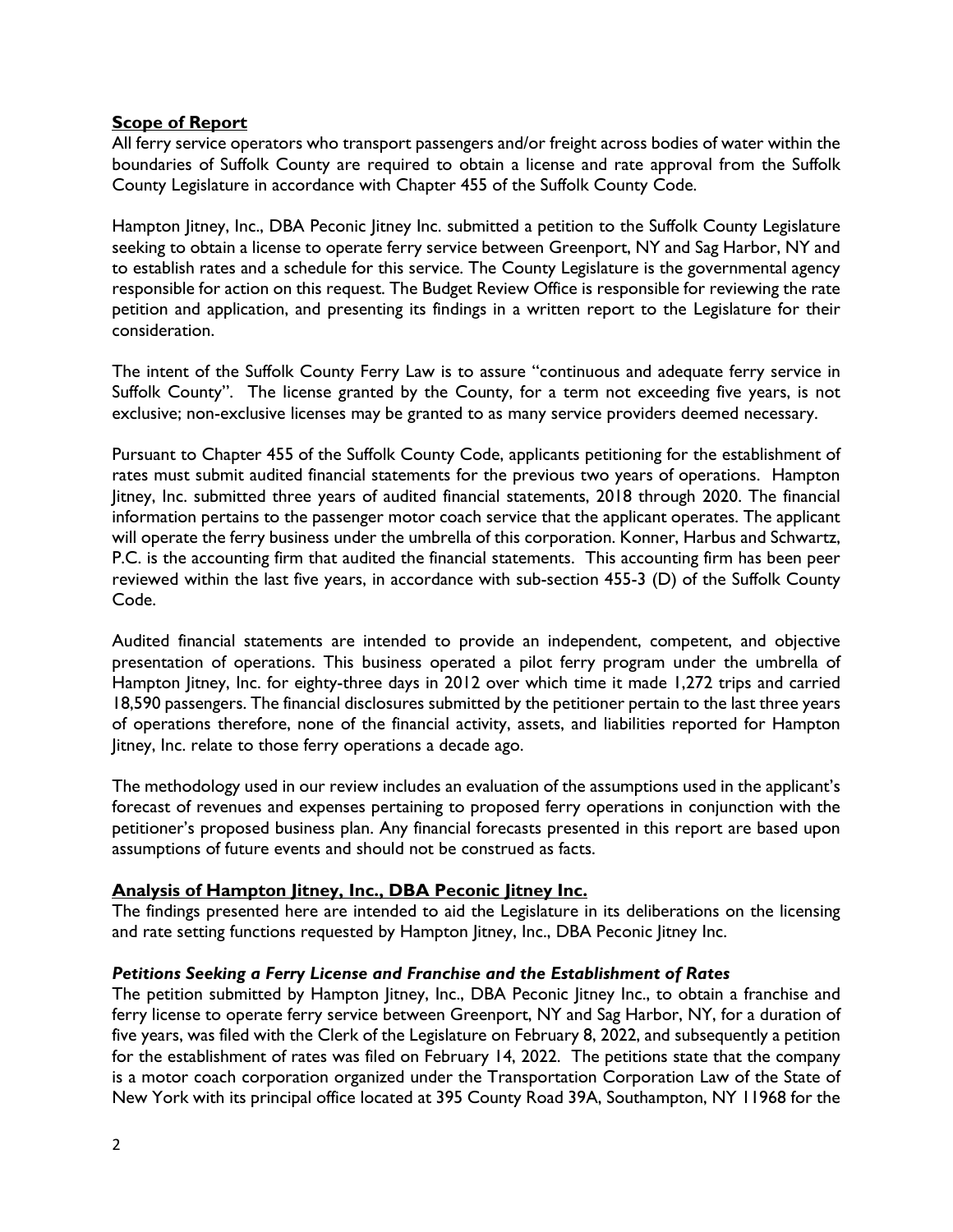general purposes of carrying passengers, baggage, and transportable matter for hire between New York City and Montauk Point. The Petitioner desires to provide a new passenger ferry service to transport passengers, baggage, bicycles, merchandise, and transportable matter for hire, within Peconic Bay. The petitioner contracted with Response Marine Inc. to provide relative practical and technical marine transportation experience. Hampton Jitney, Inc. contracted with Response Marine Inc. in 2012 as well for the pilot ferry program.

The proposed service would connect and transport passengers and freight between Mitchell Park Marina in the Incorporated Village of Greenport, NY and Long Wharf Pier in the Incorporated Village of Sag Harbor, NY. The vessel is Coast Guard and Homeland Security documented and inspected, 101 passenger, 33-gross-registered-ton, passenger boat with a low wake catamaran hull design. The boat, *Mickey Murphy* (Official No. 1129770), is a sister ship of the ferry utilized in 2012. The proposed ferry service is based upon the recommendations in the *Sustainable East End Development Strategies* (SEEDS) 2005 study in which a consensus finding was that a seasonal Peconic Bay water taxi passenger service should be considered as one option to help reduce vehicle traffic.

The petitioner proposes to operate this ferry service on a summer seasonal schedule beginning in May and ending in October. The proposed service will operate seven days a week during July and August and provide weekend service, Friday through Sunday, in May, June, September, and October. Weekday service will include twelve trips daily, while weekend service will include fourteen trips daily in May, June, July, and August and twelve trips daily in September and October (see attached Exhibit A). The petitioner proposes the identical routes as the 2012 pilot program, around the eastern or western shoreline of Shelter Island; traveling approximately 13.8 nautical miles between destinations and averaging approximately 45 minutes travel time depending on wind, tide, and passenger count.

The fare rate schedule for passenger ferry service between Greenport and Sag Harbor is included with the petitions (see attached Exhibit B). The fare rate schedule includes an adult one-way passenger fare of \$20.00, a round-trip adult passenger fare of \$37.00, accompanied child, age 12 and under, oneway passenger fare of \$15.00 and accompanied child, age12 and under, round trip passenger fare of \$27.00. The fare for all pets is \$1.00 one-way, except for service dogs that ride for free. The bikes/scooters fare is \$5.00 one-way. The unattended packages and/or freight fare one-way is based upon weight; up to and including five pounds is \$15.00, greater than five pounds and up to and including 20 pounds is \$30.00, greater than 20 pounds and up to and including 50 pounds is \$40.00. Packages weighing greater than 50 pounds, flammable liquids, fireworks, and freight requiring mechanical devices to load will not be accepted. The petitioner states that the fare rate schedule will be posted at each entrance to the ferry in accordance with Chapter 37, Article 8, Section 113 of New York State Navigation Law.

# *Analysis of Proposed Rates and Cash Controls*

The proposed business plan provided by the petitioner includes projected profit and loss for the first six years of Peconic Jitney Inc. operations. Any financial forecasts presented in this report are based upon the petitioner's assumptions of future events in conjunction with their business plan and should not be construed as facts. The petitioner anticipates ridership growth of 15% annually that results in more than doubling of ridership between year one and year six with slightly better results anticipated for operating revenues. Operating costs are projected to grow at a much slower rate in years one through six of operations, totaling 13% growth in the aggregate, during the same time frame.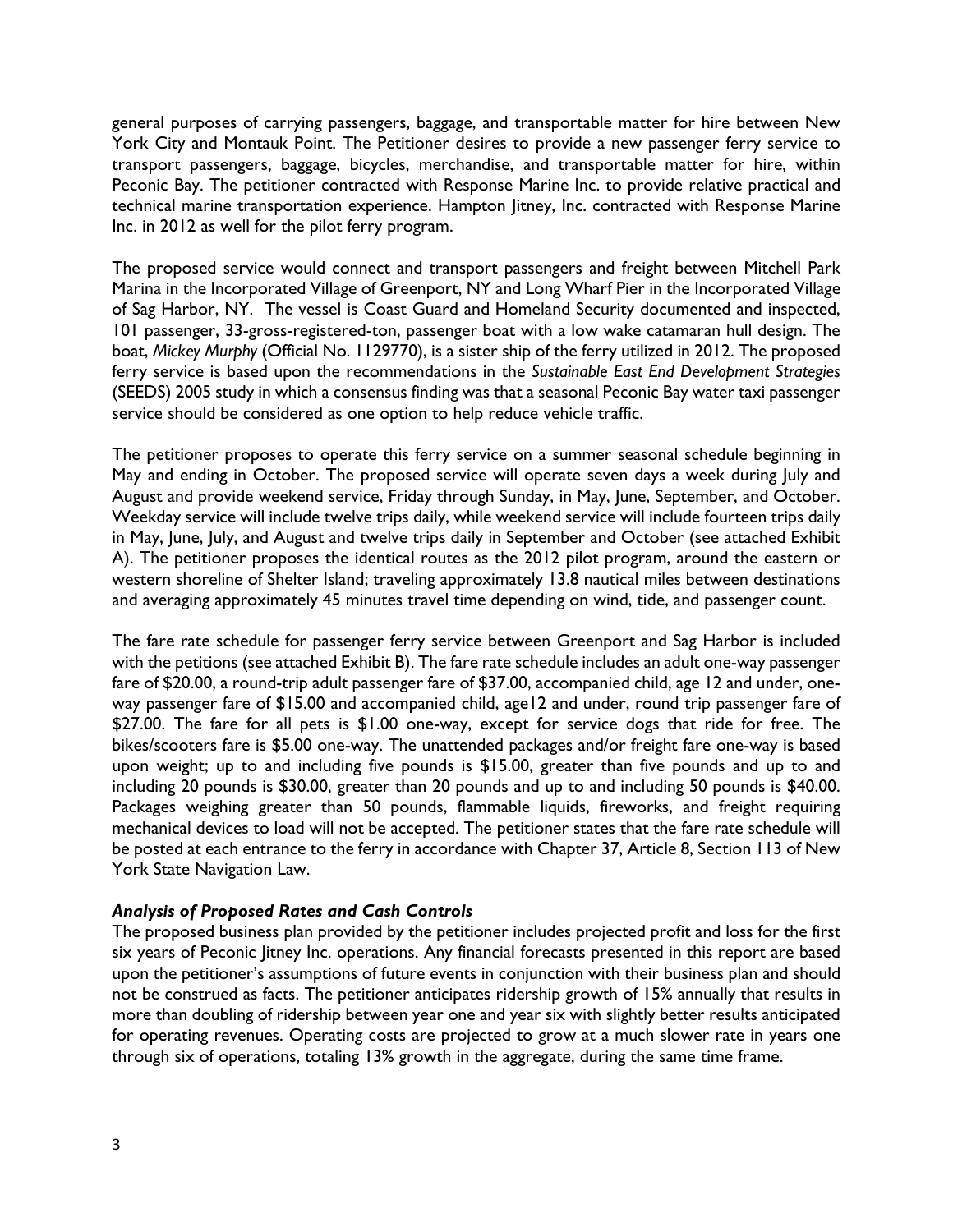The petitioner projects operating revenues to exceed direct operating costs in each of the 6 years included within their projections. Gross operating margins grow from \$115,388 in year one to \$556,882 in year six. Total administrative costs affiliated with Peconic Jitney operations are estimated to be \$79,900 in year one and gradually decline to \$72,599 in year six resulting in operating profits of \$35,488 in year one, increasing to \$484,283 in year six. Operating profits are further diminished in the petitioner's projections when ferry boat lease costs and startup costs (amortized over the sixyear time horizon) are considered resulting in negative net income in years one and two, which turn positive in year three to \$8,561, increasing to \$321,283 in year six. The audited financial statements submitted by Hampton Jitney, Inc. in conjunction with their petition for the establishment of ferry rates, under which Peconic Jitney Inc. will operate, indicate that adequate financial resources exist to sustain the ferry operations.

The Budget Review Office is unable to offer an opinion on the underlying assumptions employed in the petitioner's business plan with respect to ridership levels and the affiliated revenues due to the fact that there are no existing companies offering a similar service at this time and that the pilot program run by the petitioner for a similar operation took place nearly a decade ago. It is notable that projected peak ridership of 35,199 passengers, in year six, represents approximately 24% of their maximum operational capacity in conjunction with the proposed ferry service schedule. The petitioner assumes 15% growth in ridership annually in deriving the peak ridership projection in year six. Underlying assumptions employed for fuel cost growth appear conservative at 2% annually given recent trends and global factors influencing supply chains in recent history. However, given the volatility of fuel costs and the fact that a six-year time horizon is considered, (the cost of a barrel of oil has traded between \$22.30 and \$139.13 during the last two years) it is not unreasonable. **The proposed rates appear reasonable based upon projections provided within the petitioner's business plan.**

The petitioner states that they will use a modified version of their proprietary on-board ticketing/fare collection system employed on the motor coaches of Hampton Jitney. Employees on the ferry will utilize the proprietary on-board ticketing/fare collection system to collect passenger information and process transactions, allowing passengers to book a trip in advance or on a "walk on" basis. The ticketing/fare collection system will allow Peconic Jitney Inc. to accept cash, pre-paid tickets, or credit/debit cards for payment on board the ferry. An electronic receipt will be issued to each passenger upon payment. If a passenger is unable to accept an electronic receipt, the option to receive a printed receipt will be available. The proprietary on-board ticketing/fare collection system works via cellular service allowing for the real time generation of passenger manifests that are relayed to their land-based operations ensuring accurate record keeping and the safety of its passengers.

Cash collected on board will be deposited and secured on board the ferry using a smart safe. This safe looks very much like an ATM machine, however employees whom collect cash fares will deposit the cash into the safe utilizing a unique access code. The smart safe provides network connectivity enabling remote access to advanced reporting functions. Upon commencement of passenger ferry service, daily summary of sales reports will be generated by the Hampton litney Accounting Department based on real-time receipts generated from the day's vessel operations. The smart safe will allow the accounting department to reconcile cash receipts along with credit/debit card purchases at the conclusion of each shift.

The primary purpose for the requirement of an adequate ticketing/fare collection system is to establish an auditable accounting system, which provides verifiable information pertaining to the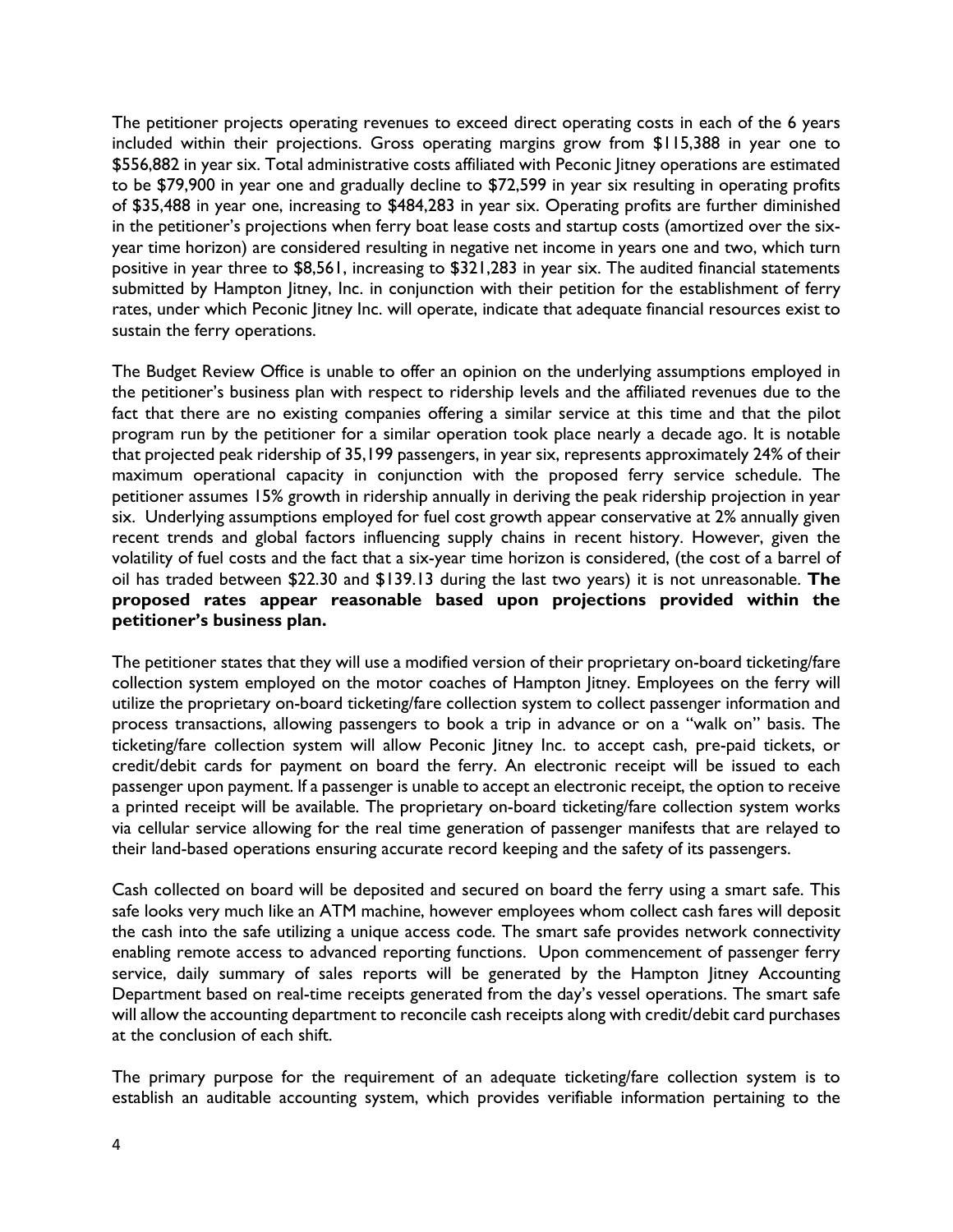number of passengers carried and revenues received. This verifiable information can be used as the basis for the establishment of an equitable fare structure moving forward. The ticketing/fare collection system proposed by the petitioner appears to meet the criteria of the ability to provide independently verifiable financial information to the County.

# *Landing Sites for Ferry Service*

The proposed landing site in Greenport is Mitchell Park Marina, owned by the Village of Greenport, and in Sag Harbor is Long Wharf Pier, owned by the Village of Sag Harbor. The petitioner has appeared before both Village Boards and is in the process of negotiating the procurement of landing agreements however, no formal Village agreements are in place as of this time.

# *Conclusion and Recommendation*

The start-up of a ferry business is no simple task. In addition to securing a boat and landing agreements, a number of requirements from regulatory agencies and local governments, in addition to the County licensing requirements, must be met. All necessary agreements, permits, and licenses should be in place prior to beginning operations.

The petitioner provided plans for the operation of a ferry service between Greenport, NY and Sag Harbor, NY. The requested rates and proposed cash controls appear to be reasonable and adequate based upon its proposed business plan and based upon the audited financial statements, the parent company has sufficient capital to subsidize the start-up of the proposed new ferry service.

Once the petitioner has all the required permits and landing approvals, the Budget Review Office recommends approving the rates specified in the petition and application. We also recommend granting a license for three years rather than five years to provide the opportunity to review the ferry's financial operations with respect to the reasonableness of the fares.

The Legislature has four options:

- Approve Introductory Resolution Nos. 1218-2022 and 1219-2022 to grant a 5-year license ending November 1, 2027 to Hampton Jitney, Inc., DBA Peconic Jitney Inc., and setting fare rates as contained in the petition filed February 14, 2022.
- Table Introductory Resolution Nos. 1218-2022 and 1219-2022 to delay action on the approval of the franchise and license until all required documents, landing agreements, permits, and approvals are in place.
- Amend Introductory Resolution 1218-2022 to reduce the term of license to a period less than 5 years to provide an opportunity to review the financial viability of the ferry operations prior to 2027.
- Reject the license application by not approving Introductory Resolution Nos. 1218-2022 and 1219-2022.

\* \* \*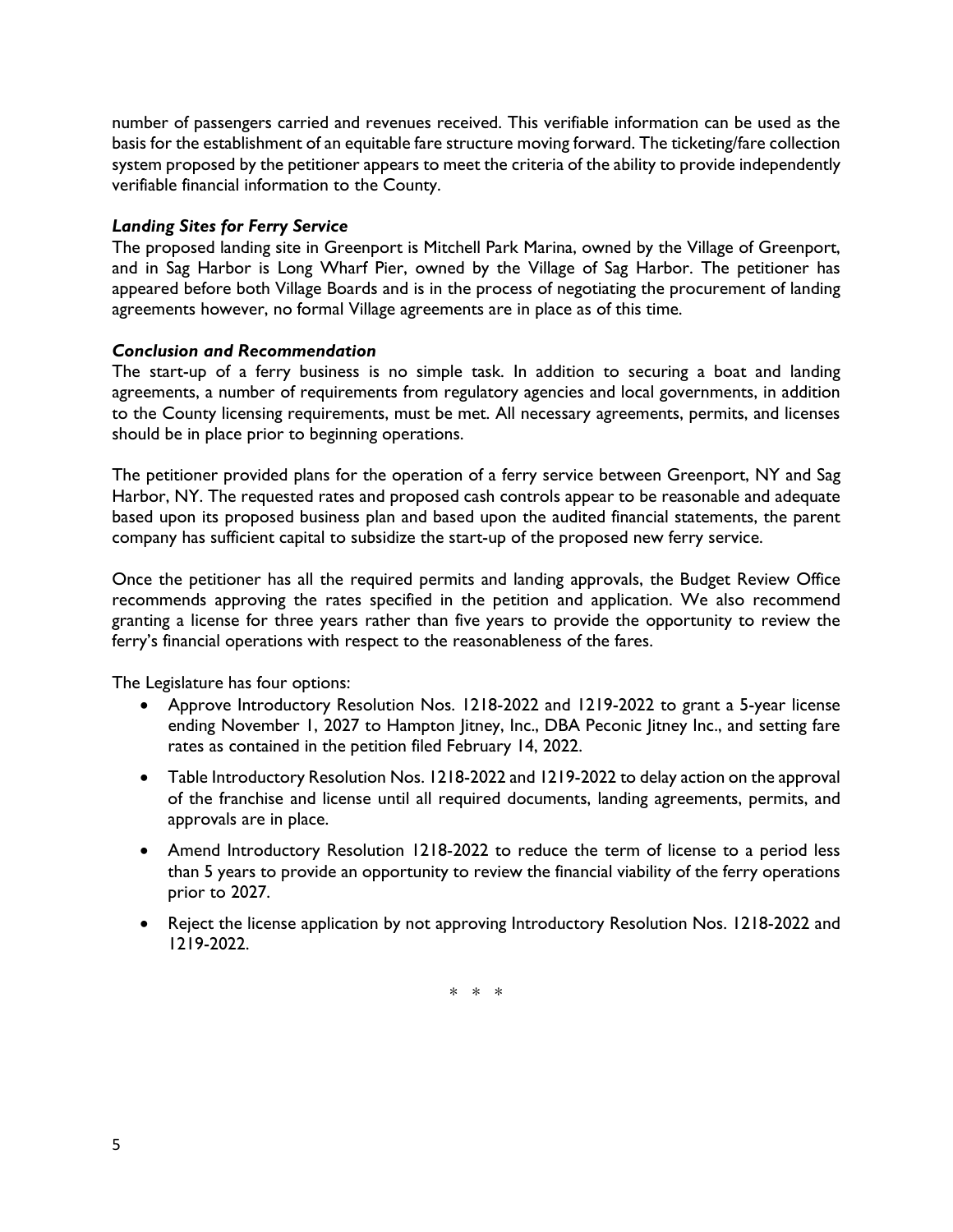# **Exhibit A**

Seasonal/Daily Passenger Ferry Departure Schedule to be Posted at Each Boarding Location: Winter Passenger Ferry Schedule:

November 1st Through April 30th: No Service

Months of May and June Passenger Ferry Schedule:

Friday, Saturday and Sunday Service ONLY:

| Greenport, NY |    | Saq Harbor, NY |  |
|---------------|----|----------------|--|
| 9:00          | AΜ | 10:00<br>AΜ    |  |
| 11:00         | AΜ | 12:00<br>PM    |  |
| 1:00          | PМ | 2:00<br>PМ     |  |
| 3:00          | PМ | 4:00<br>PM     |  |
| 5:00          | PМ | 6:00<br>PM     |  |
| 7:00          | PМ | 8:00<br>PM     |  |
| 9:00          | PМ | 10:00<br>РM    |  |
|               |    |                |  |

Months of July and August Daily Passenger Ferry Schedule:

| Greenport, NY |       |  | Sag Harbor, NY                               |       |  |  |
|---------------|-------|--|----------------------------------------------|-------|--|--|
| 9:00          | AM    |  | 10:00                                        | ΑM    |  |  |
| 11:00         | AM    |  | 12:00                                        | PM    |  |  |
| 1:00          | PM    |  | 2:00                                         | PM    |  |  |
| 3:00          | PM    |  | 4:00                                         | PM    |  |  |
| 5:00          | РM    |  | 6:00                                         | PM    |  |  |
| 7:00          | РM    |  | 8:00                                         | PM    |  |  |
| 9:00          | $PM*$ |  | 10:00                                        | $PM*$ |  |  |
|               |       |  | (* Denotes Friday and Saturday Evening Only) |       |  |  |

Months of September Through October 31st Friday, Saturday and Sunday Service ONLY:

| Greenport, NY |    | Sag Harbor, NY |  |
|---------------|----|----------------|--|
| 9:00          | AΜ | 10:00<br>AΜ    |  |
| 11:00         | AΜ | 12:00<br>PМ    |  |
| 1:00          | PМ | 2:00<br>РM     |  |
| 3:00          | PМ | 4:00<br>PМ     |  |
| 5:00          | PМ | 6:00<br>РM     |  |
| 7:00          | PМ | 8:00<br>PМ     |  |
|               |    |                |  |